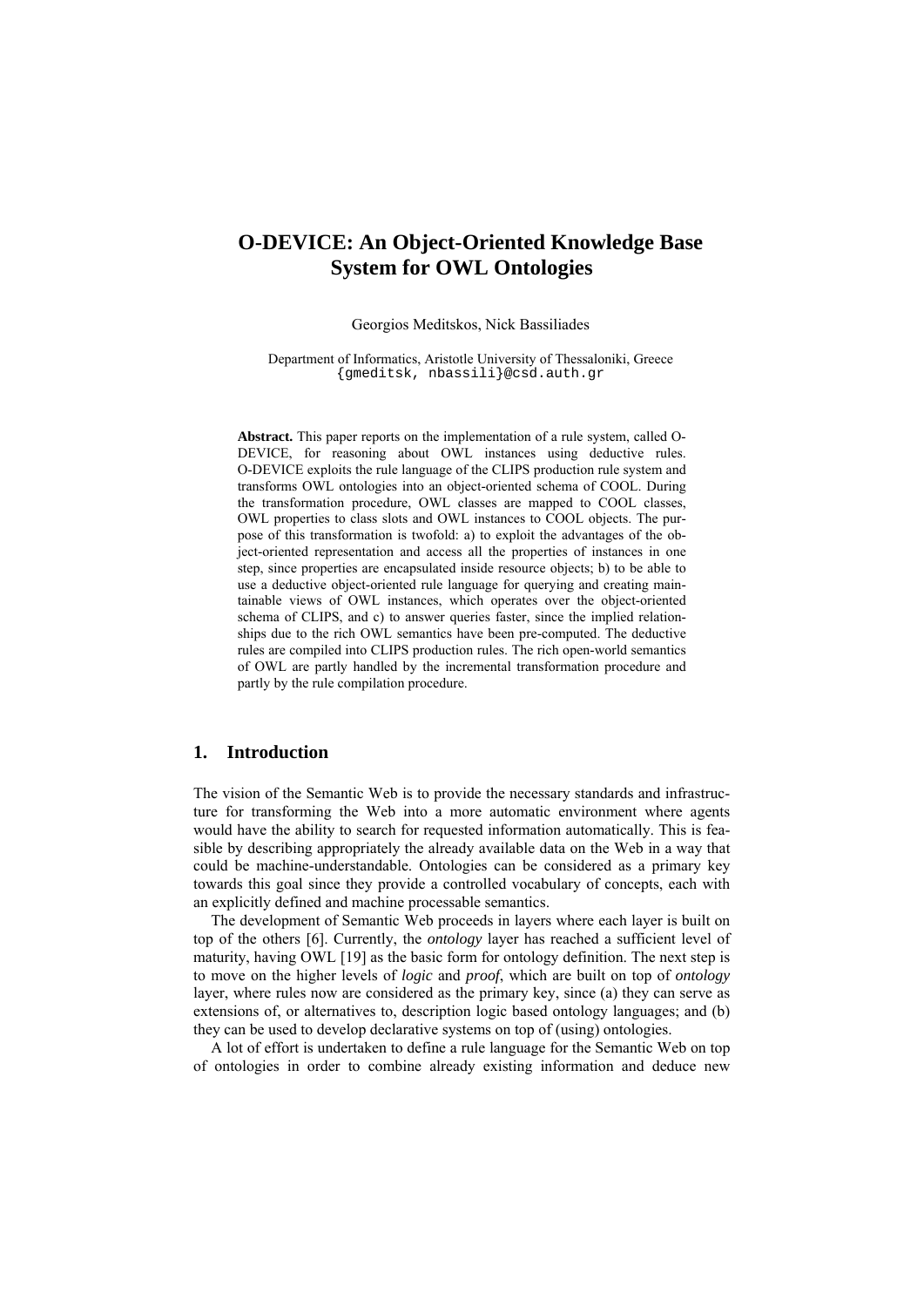knowledge. Currently, RuleML [8] is the main standardization effort for rules on the Web to specify queries and inferences in Web ontologies, mappings between ontologies, and dynamic Web behaviors of workflows, services, and agents. Furthermore, very recently the Rule Interchange Format Working Group [18] has been formed to produce a core rule language plus extensions which together allow rules to be translated between rule languages and thus transferred between rule systems.

One approach to implement a rule system on top of the Semantic Web ontology layer is to start from scratch and build inference engines that draw conclusions directly on the OWL data model. However, such an approach tends to throw away decades of research and development on efficient and robust rule engines. In this paper we follow a different approach: we re-use an existing rule system (CLIPS [10]) for reasoning on top of OWL data. However, before an existing rule system is used, careful design must be made on how OWL data and semantics are going to be treated in the host system. The design should be sufficient enough to (a) draw the right conclusions stemming from the semantics of the language and (b) complete the inferencing procedure in a reasonable amount of time.

The O-DEVICE system inferences over (on top of) OWL documents. O-DEVICE exploits the advantages of the object-oriented programming model by transforming OWL ontologies into classes, properties and objects of the OO programming language provided within CLIPS, called COOL. The system also features a powerful deductive rule language which supports inferencing over the transformed OWL descriptions. Users can either use this deductive language to express queries or a RuleML-like syntax. The deductive rule language is implemented by translating deductive rules into CLIPS production rules. The semantics of OWL constructors are appropriately handled by O-DEVICE, either by the OWL transformation procedure, using corresponding COOL constructs, or by the deductive rule compilation procedure, rewriting parts of the rule condition.

Our main motivation for doing such a transformation from OWL to objects is to be able to exploit our existing deductive object-oriented rule language ([3], [4], [2]) for querying and creating maintainable views of OWL instances, taking into consideration the complex, implied relationships between classes and instances, due to the rich OWL semantics. Notice that our purpose is not to build another OWL reasoner, i.e. we do not aim to classifying instances under classes, but rather to infer and materialize in advance as much properties for OWL instances as possible under the semantics of OWL constructors. In this way we are able to answer deductive queries at run-time much faster, since all the implied relationships have been pre-computed. Finally, although the host system is restricted by the closed-world assumption, our current mapping scheme is able (in most situations) to cope with the open-world semantics of OWL, due to our incremental transformation algorithms.

This paper extends the work first presented in [16] by adding more OWL constructs to the mapping scheme. However, the work described in this paper is still work in progress. The rest of the paper is organized as follows: Section 2 presents the functionality of the system. Section 3 describes the transformation procedure of OWL constructors into COOL. Section 4 briefly describes the rule language of O-DEVICE. Section 5 presents related work on rule systems on top of ontologies. Finally, Section 6 concludes with a summary and potential future work.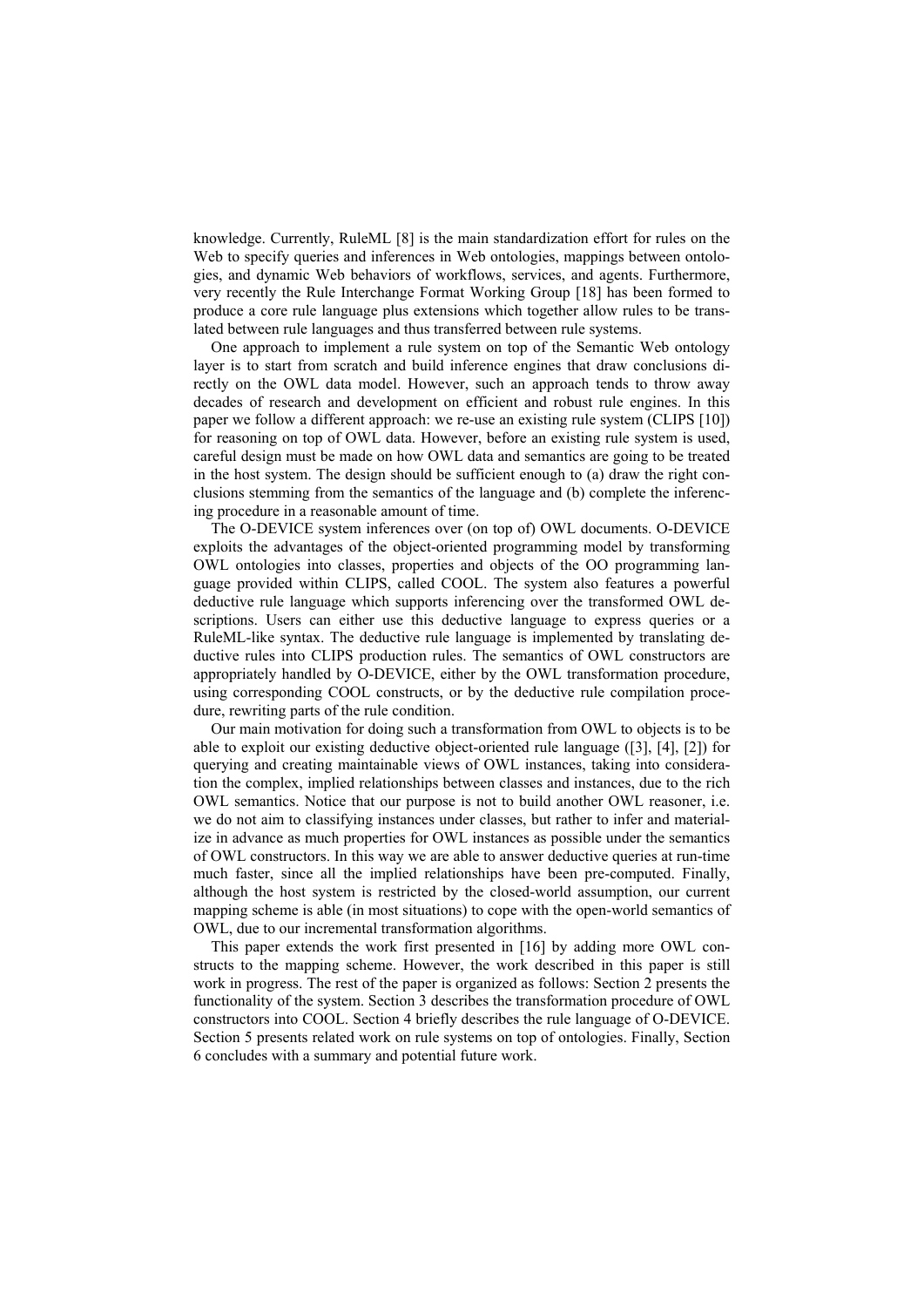# **2. O-DEVICE Functionality**

In this section we describe in details of the O-DEVICE system architecture and functionality (Fig. 1) and the way of each component participates in the data flow.



**Fig. 1.** Architecture of O-DEVICE.

**System components:** The system consists of five basic modules.

*i) Rule Program Loader*: Accepts from the user the URL of a RuleML file and saves it locally. The rule file also contains information about the location of the OWL files, the names of the derived classes to be exported as results and the name of the output OWL file. The *Rule Program Loader* scans the rule file and collects the appropriate information for later use. The RuleML program is translated into the native O-DEVICE rule notation using an XSLT stylesheet.

*ii) OWL Triple Loader:* Accepts from the *Rule Program Loader* the URLs of the OWL files that has found from the RuleML document and saves them locally. Furthermore, it uses the ARP Parser [15] to translate the OWL document in the N-Triple format and saves them locally too. The triple loader has been implemented as an extension of the R-DEVICE system [2], which imports RDF Schema ontologies and RDF data into CLIPS.

*iii) Deductive Rule Translator*: Accepts from the *Rule Program Loader* the set of O-DEVICE rules and translates them into a set of CLIPS production rules. CLIPS runs the production rules and generates the objects that constitute the result of the rule program.

*iv) OWL Triple Translator*: Accepts from the *OWL Triple Loader* the produced triples from the ARP parser and transforms them into classes, properties and objects of COOL according to the mapping scheme which is described later.

*v) OWL Extractor*: Accepts objects generated (derived) by the production rules and exports them to the user as an OWL document.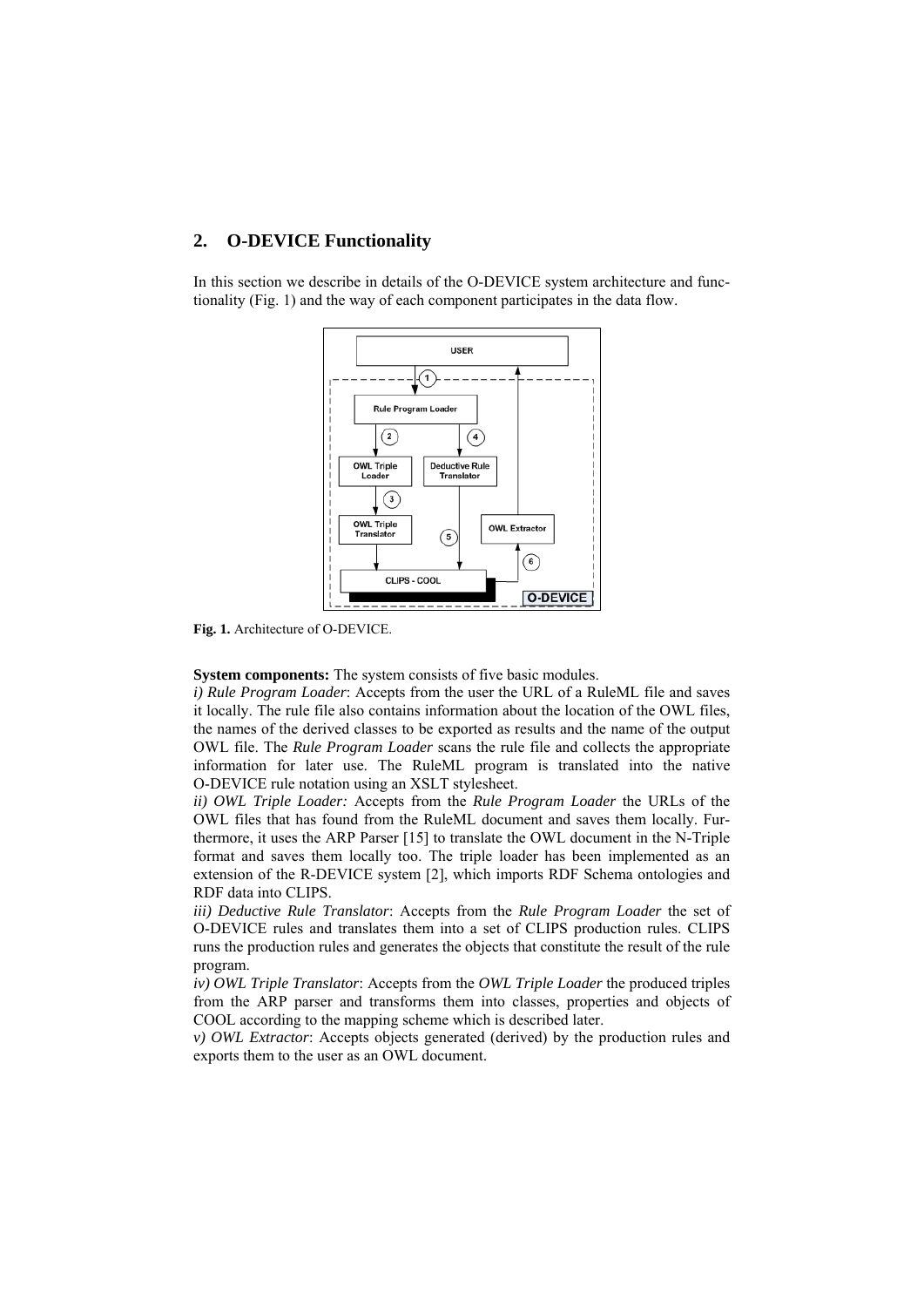**Data flow:** The data flow of the system can be considered as a 6-step procedure (Fig. 1): the user inputs (*step 1*) the URL of the RuleML rule file to the *Rule Program Loader*, which downloads it. The *Rule Program Loader* scans the rule file to target the relevant OWL documents and passes theirs URLs to the *OWL Triple Loader* (*step 2*). It uses the ARP Parser to translate the OWL document in the N-Triple format and passes the produced triples to the *OWL Triple Translator* (*step 3*) which transforms them into classes, properties and objects of COOL. The O-DEVICE rule program (from the translation of the RuleML file) is then forwarded to the *Deductive Rule Translator (step 4)* which translates them into a set of CLIPS production rules. After the translation of deductive rules or the loading of the compiled rules, CLIPS runs the production rules (*step 5*) and generates the objects that constitute the result of the rule program. The result-objects are exported to the user (*step 6*) as an OWL document through the *OWL Extractor*.

# **3. OWL Constructor Transformation**

The transformation procedure of OWL constructors is a critical task which affects both the quality of results and the performance of the system. Careful design must be made in order (a) to preserve the open-world OWL semantics by exploiting the available constructs of COOL, whenever possible, (b) to define incremental, rule-based algorithms to emulate some of the semantics that could not be directly mapped to COOL and (c) to make the system efficient enough to complete the tasks in a reasonable amount of time.

### **3.1. Basic Transformation Principles**

The mapping scheme of OWL ontologies and data to objects tries to exploit as many built-in features of COOL as possible, in order to query and reason about OWL objects faster. The main features of the mapping scheme are the following:

**Built-in OWL classes:** These classes are represented both as classes and as objects, instances of the rdfs:Class class. This binary representation is due to the fact that COOL does not support meta-classes, so the role of meta-class is played by the instances of rdfs:Class class.

*meta-classes:* Meta-classes are needed in order to store certain information about a class. So, for example, the OWL class *Male* (in section 3.2.1) is represented in O-DEVICE both by a defclass Male construct and a [Male] object that is an instance of the owl: Class class.

**User-defined classes:** They follow the same scheme except for the fact that the "meta-class" objects are instances of the class owl:Class. Inheritance issues of class hierarchies are treated by the class-inheritance mechanism of COOL, for inheriting properties from superclasses to subclasses, for including the extensions of subclasses to the extensions of the superclasses and for the transitivity of the rdfs:subClassOf property.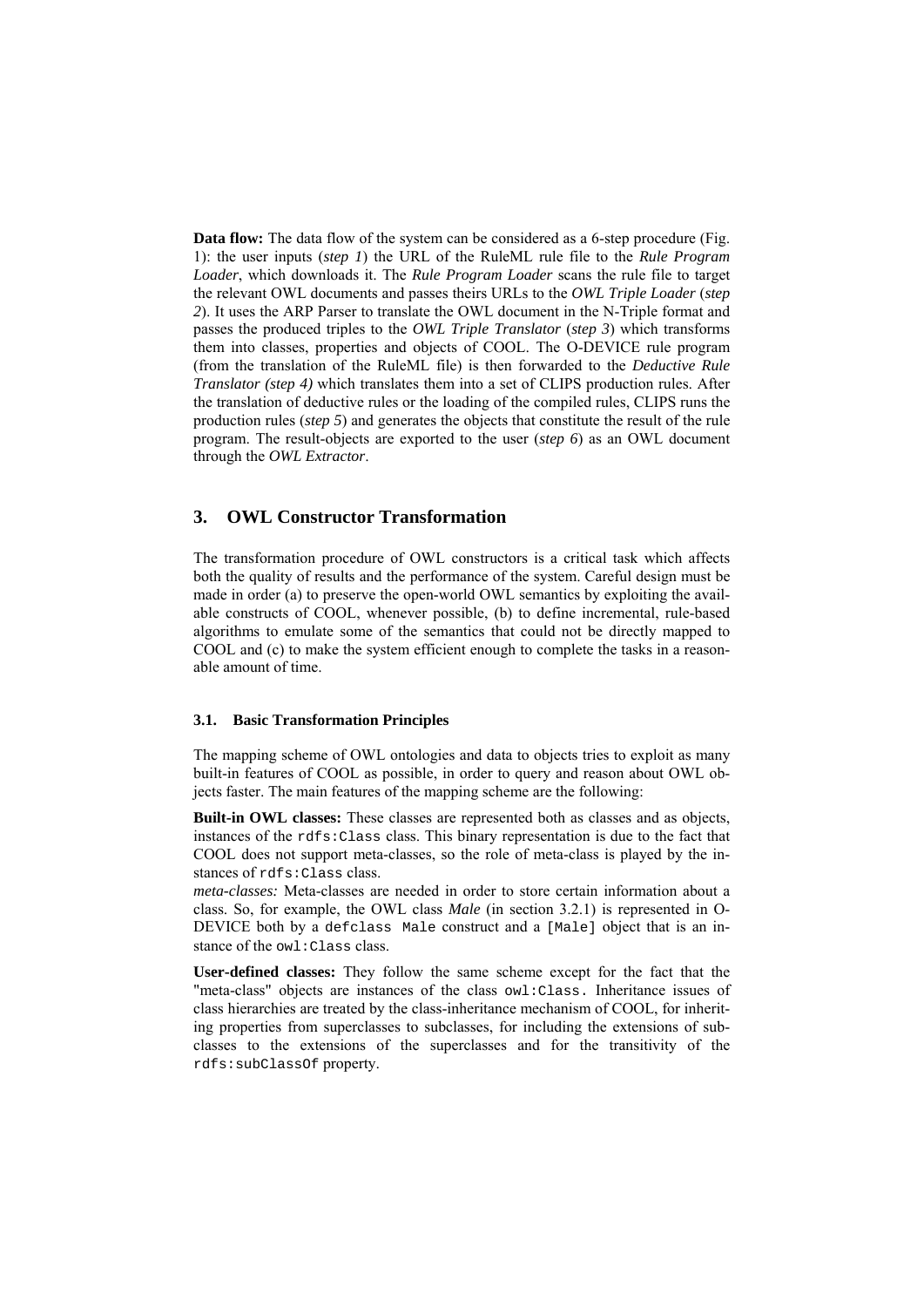**OWL data:** All OWL data (resources) are represented as COOL objects, direct or indirect instances of the owl:Thing class.

**Properties:** Properties are instances of the class owl:DatatypeProperty or owl:ObjectProperty. This also includes subclasses of the above classes, such as owl:TransitiveProperty. Furthermore, properties are defined as slots (attributes) of their domain class(es). The values of properties are stored inside resource objects as slot values. OWL properties are multislots, i.e. they store lists of values, because a resource can have multiple times the same property attached to it.

#### **3.2. Preserving OWL Semantics**

O-DEVICE currently handles ontologies in OWL DL, which supports rich expressiveness and gives computational guarantees. In the subsections below, we describe how the system handles some of the OWL constructors, in order to preserve their semantics, giving for each case a short example. A complete list of all transformations can be found in [17].

#### **3.2.1 Property Restrictions**

Value constraints are declared with the properties owl:allValuesFrom, owl:someValuesFrom, owl:hasValue and the cardinality constrains with the properties owl:cardinality, owl:minCardinality, owl:maxCardinality.

#### *Restriction owl:hasValue*

The owl:hasValue constraint is partly implemented using the built-in mechanism of COOL for handling default values. We can declare a *default* value for a slot, making all the instances of the class to have by default this value, if a value is not provided when creating the instance. The following example describes the class of Male: <owl:Class rdf:ID="Male">

```
 <rdfs:subClassOf rdf:resource="#Human"/> 
    <rdfs:subClassOf> 
       <owl:Restriction> 
          <owl:onProperty rdf:resource="#hasGender" /> 
          <owl:hasValue rdf:resource="#male" /> 
       </owl:Restriction> 
    </rdfs:subClassOf> 
</owl:Class>
```
Assuming that there is a class named Human with a property hasGender, the above example is represented in COOL as follows:

```
(defclass example:Male (is-a example:Human gen1) 
    (multislot example:hasGender (type INSTANCE-NAME) 
               (default [example:male])))
```
For all instances of class Male that do not have any value for slot example:hasGender, the value of property hasGender will be [example:male]. If an instance is created that does have a value for that slot, then a check is performed to see whether the default value is a member of the multislot, otherwise it is added. Such a behaviour is an extension of the simple semantics of the CLIPS default mechanism.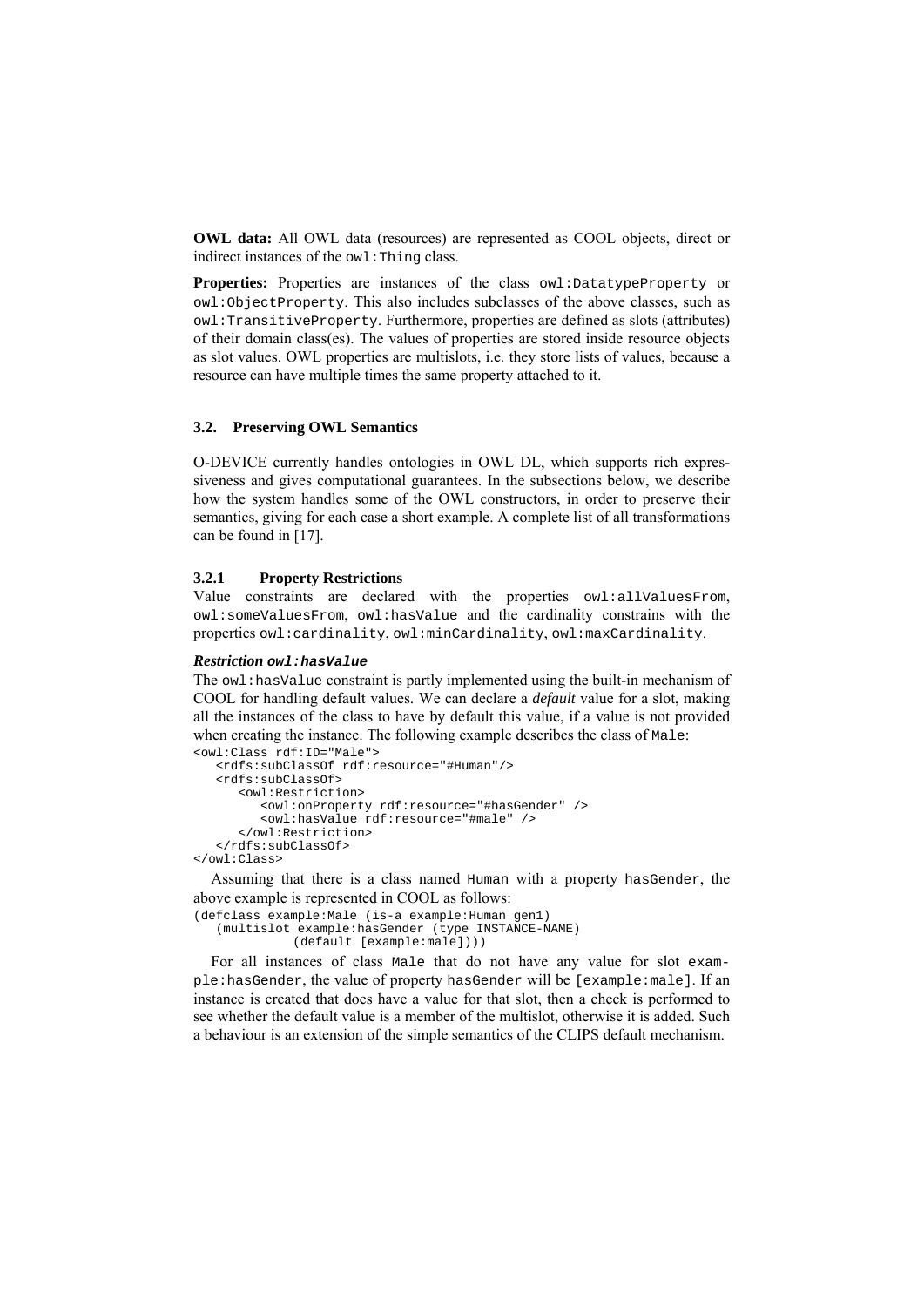#### *Restriction owl:cardinality*

Cardinality restrictions are handled directly via the *cardinality* mechanism of COOL. Consider the following example of owl:cardinality property stating that a Human has only one biological mother (hasBiologicalMother property):

```
<owl:Class rdf:ID="Human"> 
   <rdfs:subClassOf> 
     <owl:Restriction> 
       <owl:onProperty rdf:resource="#hasBiologicalMother" /> 
       <owl:cardinality rdf:datatype="&xsd;nonNegativeInteger">1 
       </owl:cardinality> 
     </owl:Restriction> 
   </rdfs:subClassOf> 
</owl:Class>
```
The representation of class Human in COOL is as follows:

```
(defclass example:Human (is-a gen1) 
      (multislot example:hasBiologicalMother 
         (type INSTANCE-NAME)(cardinality 1 1)))
```
By this definition, the property hasBiologicalMother can take only one value. If more than one values are to be placed in the slot, the system will ignore the others, keeping only the first. For owl:maxCardinality and owl:minCardinality we follow the same implementation using (cardinality ?VARIABLE <value>) and (cardinality <value> ?VARIABLE) respectively.

### **3.2.2 Boolean Combination of Classes**

In OWL it is possible to create new classes by combining existing classes through Boolean operators. For example, the owl:unionOf property links a class to a list of class descriptions and defines the new class extension as those individuals that occur in at least one of the class extensions of the class descriptions in the list. We describe the use of this property using the following simple example.

```
<owl:Class rdf:ID="Fruit"> 
   <owl:unionOf rdf:parseType="Collection"> 
     <owl:Class rdf:about="#SweetFruit" /> 
     <owl:Class rdf:about="#NonSweetFruit" /> 
   </owl:unionOf> 
</owl:Class>
```
Union of classes is implemented as a common superclass. O-DEVICE handles the above example as follows:

```
(defclass example:Fruit (is-a owl:Thing)) 
(defclass example:NonSweetFruit (is-a example:Fruit)) 
(defclass example:SweetFruit (is-a example:Fruit))
```
Notice that if the classes NonSweetFruit and SweetFruit have already been defined, then the OO schema should be re-defined at run-time. This includes backing-up all instances and definitions of the re-defined class(es), deleting all instances of the re-defined class(es), including their subclasses, un-defining the re-defined classes (and subclasses) and, finally, re-defining the class(es) and restoring their instances.

## **3.2.3 Special Properties**

In OWL several special characteristics of properties can be defined such as transitivity, symmetry, etc. For example, when a property  $P$  is symmetric then if the pair  $(x,y)$ is an instance of  $P$ , then the pair  $(y,x)$  is also an instance of  $P$ . Consider the example: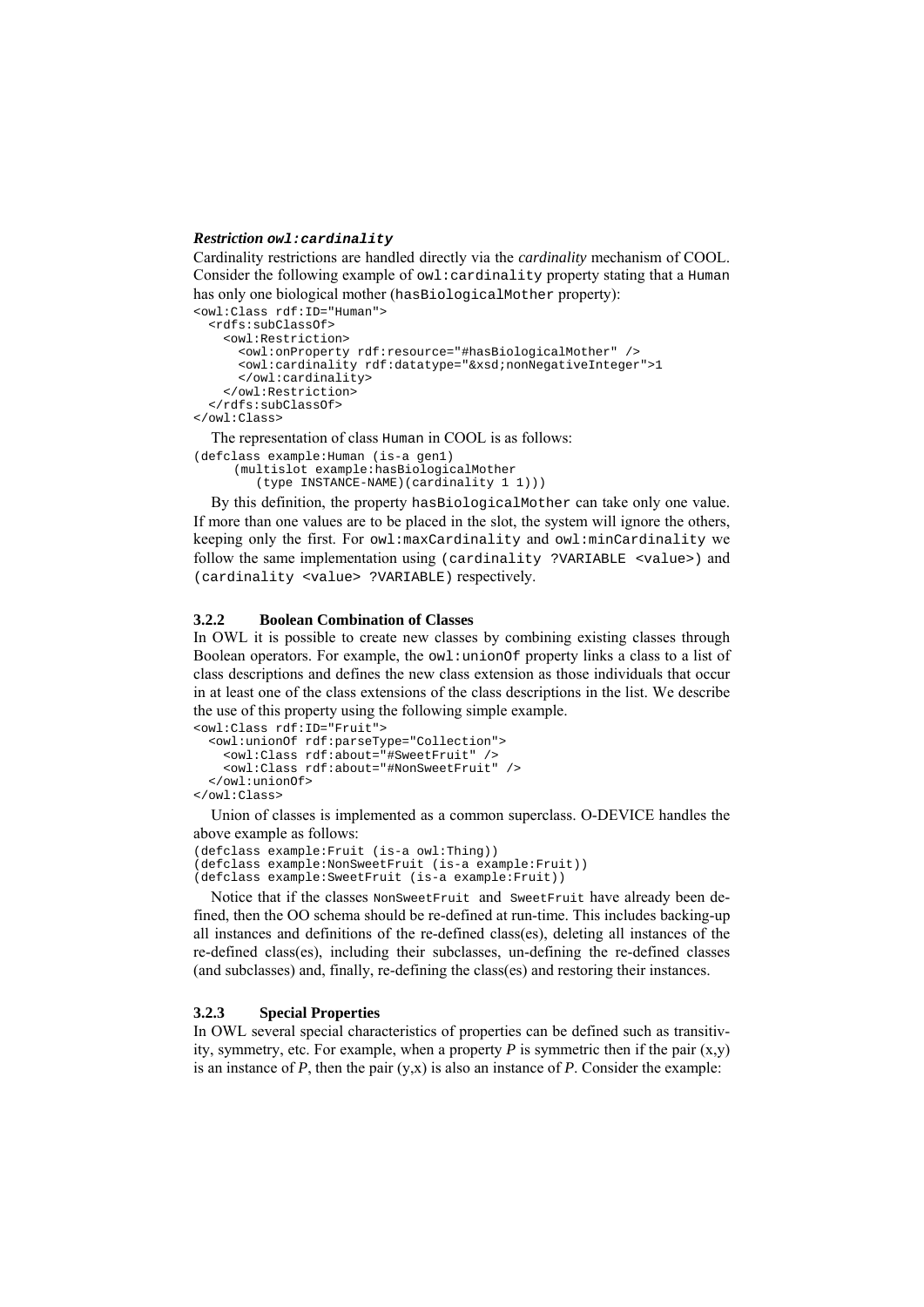```
<owl:Class rdf:ID="Human" /> 
<owl:SymmetricProperty rdf:ID="friendOf"> 
   <rdfs:domain rdf:resource="#Human"/> 
   <rdfs:range rdf:resource="#Human"/> 
</owl:SymmetricProperty> 
<Human rdf:ID="george"><friendOf rdf:resource="#nick"/></Human> 
<Human rdf:ID="nick" />
```
The above example states that george is friendOf nick but because friendOf is symmetric, the system infers that nick is also friendOf george. The corresponding instances in O-DEVICE are:

[example:nick] of example:Human [example:george] of example:Human (uri example:nick) (uri example:george) ..... .....

(example:friendOf [example:george]) (example:friendOf [example:nick])

Notice that the materialization of special property characteristics is incremental, i.e. their algorithms will be applied to all future individuals. In this way, our mapping scheme is compatible to the open-world semantics of OWL. Notice, however, that currently our mapping scheme does not handle the existential OWL construct.

# **4. The Deductive Rule Language of O-DEVICE**

The deductive rule language of O-DEVICE supports inferencing over OWL instances represented as objects and defines materialized views over them, possibly incrementally maintained. The conclusions of deductive rules represent derived classes, i.e. classes whose objects are generated by evaluating these rules over the current set of objects. Furthermore, the language supports recursion, stratified negation, path expressions over the objects, generalized path expressions (i.e. path expressions with an unknown number of intermediate steps), derived and aggregate attributes ([2], [3], [4]). Each deductive rule in O-DEVICE is implemented as a CLIPS production rule that inserts a derived object when the condition of the deductive rule is satisfied.

The following rule retrieves the names of all Woman instances that have a value less than 22 in the age property by deriving instances of class young-woman with the value ?fname in the fname property:

```
(deductiverule young-women 
  (test:Woman (test:age ?x&:(< ?x 22)) (test:fname ?fname)) 
 => 
  (young-woman (fname ?fname))) 
  The above deductive rule refers to the following OWL document: 
<owl:Class rdf:ID="Human" /> 
<owl:Class rdf:ID="Man"> 
    <rdfs:subClassOf rdf:resource="#Human" /> 
</owl:Class> 
<owl:Class rdf:ID="Woman" > 
    <owl:complementOf rdf:resource="#Man" /> 
    <rdfs:subClassOf rdf:resource="#Human" /> 
</owl:Class>
```
Assuming that there are two datatype properties in class Human, namely fname (string) and age (integer), we can see that the class Woman is complementOf the class Man and both classes are subClassOf the class Human.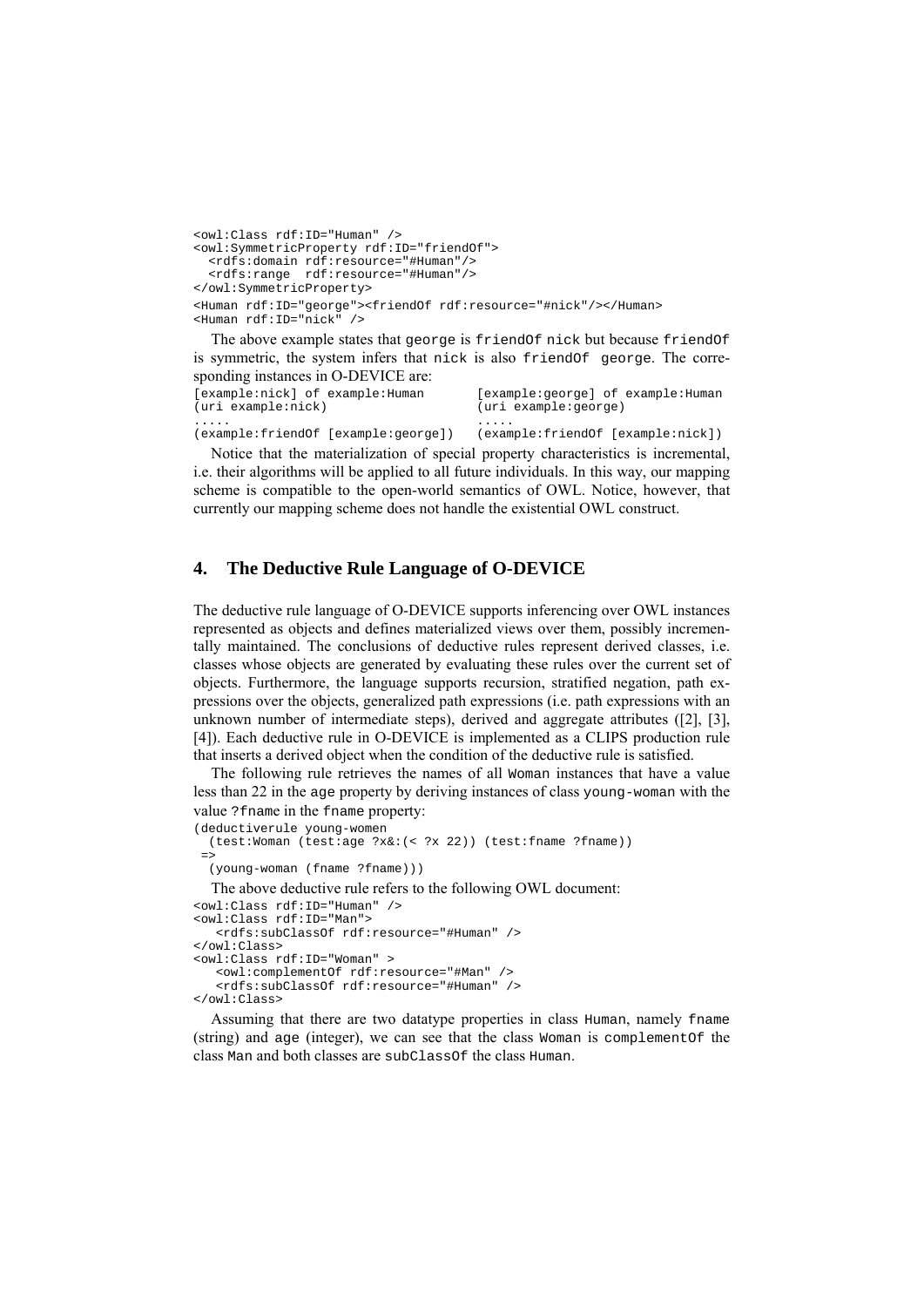The above deductive rule is translated into the following CLIPS production rule: (defrule gen1-gen3

```
 (object (name ?gen2) (is-a test:Human & ~test:Man) 
           (test:age ?x&:(< ?x 22)) (test:fname ?fname)) 
 => 
  (bind ?oid (symbol-to-instance-name (sym-cat young-woman ?fname))) 
   (make-instance ?oid of young-woman (fname ?fname)))
```
Notice that the class Woman of the deductive rule is replaced by the "not" connective constraint ~Man in the is-a constraint of the production rule condition, meaning that objects of all but the Man class are retrieved. In this way, we are able to implement the strong negation of OWL into a production rule environment where the closed world assumption holds and only negation-as-failure exists. Of course, the answers to the above rule depend on the time the query runs. If further OWL instances are added and the query is re-run, a different answer will be obtained. This means that the answer involves only the currently existing instances, i.e. it follows the closed-world assumption. However, the non-monotonic semantics of our rule language (incremental materialization) compensates for future changes in the knowledge base, thus we are able to cope with the open-world semantics of OWL. Furthermore, notice that the superclass Human of Woman class is also added in the is-a constraint to avoid searching for all completely irrelevant to this taxonomy objects.

The action-part of the above production rule simply creates the derived object, after generating an OID based on the class name and the derived object's property values. Maintainable deductive rules have a more complex translation.

The semantics of CLIPS production rules are the usual production rule semantics: rules whose condition is successfully matched against the current data are triggered and placed in the conflict set. The conflict resolution mechanism selects a single rule for firing its action, which may alter the data. In subsequent cycles, new rules may be triggered or un-triggered based on the data modifications. The criteria for selecting rules for the conflict set may be priority-based or heuristically based. Rule condition matching is performed incrementally, through the RETE algorithm.

# **5. Related Work**

A lot of effort has been made to develop rule engines for reasoning on top of OWL ontologies. SweetJess [12] is an implementation of a defeasible reasoning system (situated courteous logic programs) based on Jess that integrates well with RuleML. However, SweetJess rules can only express reasoning over ontologies expressed in DAMLRuleML (a DAML-OIL like syntax of RuleML) and not on arbitrary OWL data. Furthermore, SweetJess is restricted to simple terms (variables and atoms).

SweetProlog [14] is a system for translating rules into Prolog. This is achieved via a translation of OWL ontologies and rules expressed in OWLRuleML into a set of facts and rules in Prolog. It makes use of three languages: Prolog as a rule engine, OWL as an ontology and OWLRuleML as a rule language. It enables reasoning (through backward chaining) over OWL ontologies by rules via a translation of OWL subsets into simple Prolog predicates which a JIProlog engine can handle. There are five principle functions that characterize SweetProlog: a) translation of OWL and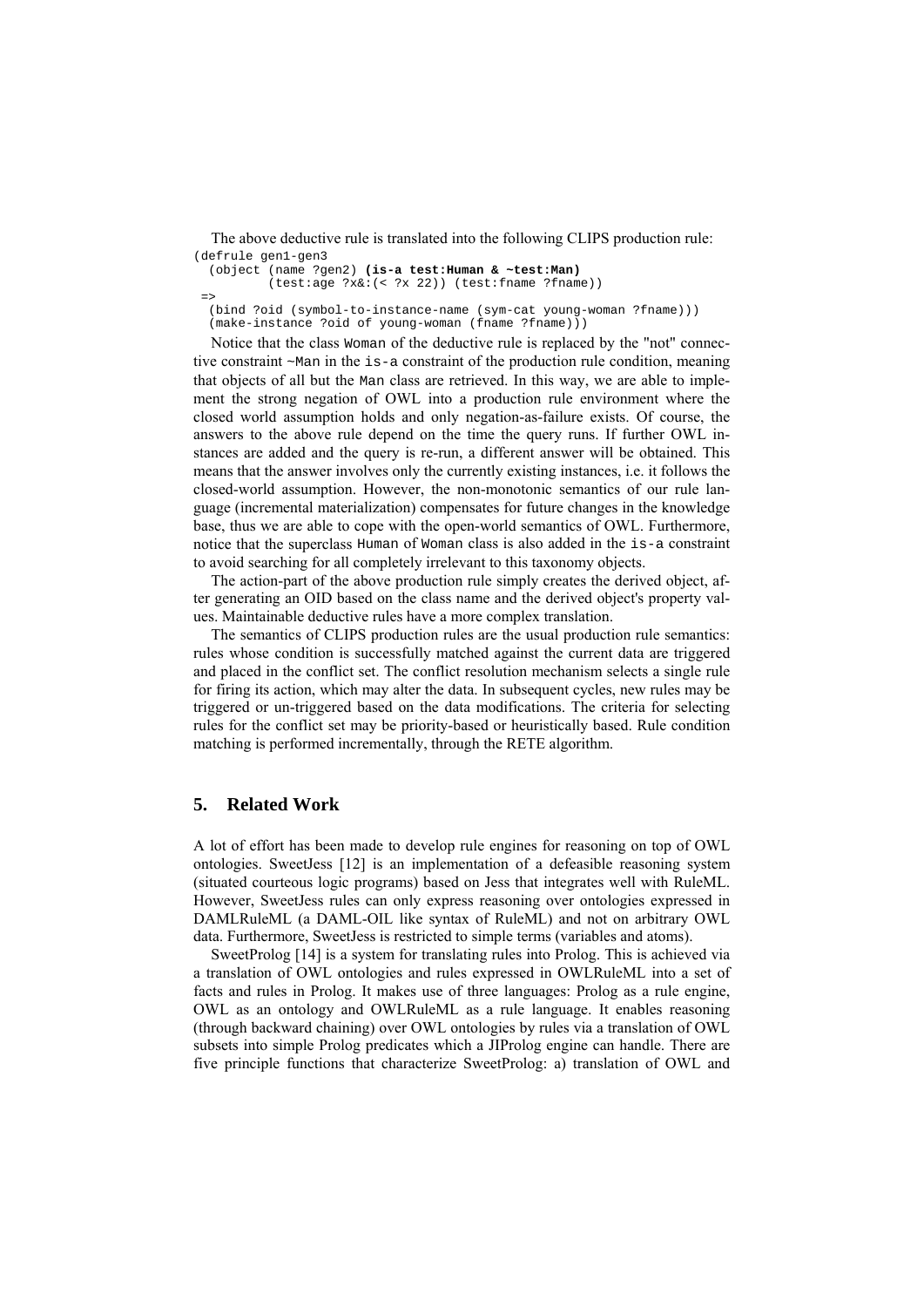OWLRuleML ontologies into RDF triples, b) translation of OWL assertions into Prolog, c) translation of OWLRuleML rules into CLP, d) transformation of CLP rules into Prolog and e) interrogation of the output logic programs.

DR-Prolog [7] is a Prolog-based system for defeasible reasoning on the Web. The system is a) syntactically compatible with RuleML, b) features strict and defeasible rules, priorities and two kinds of negation, c) is based on a translation to logic programming with declarative semantics, and d) can reason with rules, RDF, RDF Schema and part of OWL ontologies. It supports monotonic and non-monotonic rules, open and closed world assumption and reasoning with inconsistencies.

SWRL [13] is a rule language based on a combination of OWL with the Unary/Binary Datalog sublanguages of RuleML. SWRL enables Horn-like rules to be combined with an OWL knowledge base. Negation is not explicitly supported by the SWRL language, but only indirectly through OWL DL (e.g. class complements). Its main purpose is to provide a formal meaning of OWL ontologies and extend OWL DL. There is a concrete implementation of SWRL, called Hoolet. Hoolet translates the ontology to a collection of axioms (based on the OWL semantics) which is then given to a first order prover for consistency checking. Hoolet has been extended to handle rules through the addition of a parser for an RDF rule syntax and an extension of the translator to handle rules, based on the semantics of SWRL rules.

SWSL [5] is a logic-based language for specifying formal characterizations of Web services concepts and descriptions of individual services. It includes two sublanguages: SWSL-FOL and SWSL-Rules. The latter is a rule-based sublanguage, which can be used both as a specification and an implementation language. It is designed to provide support for a variety of tasks that range from service profile specification to service discovery, contracting and policy specification. It is a layered language and its core consists of the pure Horn subset of SWSL-Rules.

WRL [1] is a rule-based ontology language for the Semantic Web. It is derived from the ontology component of the Web Service Modeling Language WSML. The language is located in the Semantic Web stack next to the Description Logic based Ontology language OWL. WRL consists of three variants, namely Core, Flight and Full. WRL-Core marks the common core between OWL and WRL and is thus the basic interoperability layer with OWL. WRL-Flight is based on the Datalog subset of F-Logic, with negation-as-failure under the Perfect Model Semantics. WRL-Full is based on full Horn with negation-as-failure under the Well-Founded Semantics.

ROWL [11] system enables users to frame rules in RDF/XML syntax using ontology in OWL. Using XSLT stylesheets, the rules in RDF/XML are transformed into forward-chaining rules in JESS. Further stylesheets transform ontology and instance files into Jess unordered facts that represent triplets. The file with facts and rules are then fed to JESS which enables inferencing and rule invocation.

F-OWL [9] is an ontology inference engine for OWL, which is implemented using Flora-2, an object-oriented knowledge base language and application development platform that translates a unified language of F-logic, HiLog, and Transaction Logic into the XSB deductive engine. Key features of F-OWL include the ability to reason with the OWL ontology model, the ability to support knowledge consistency checking using axiomatic rules defined in Flora-2, and an open application programming interface (API) for Java application integrations.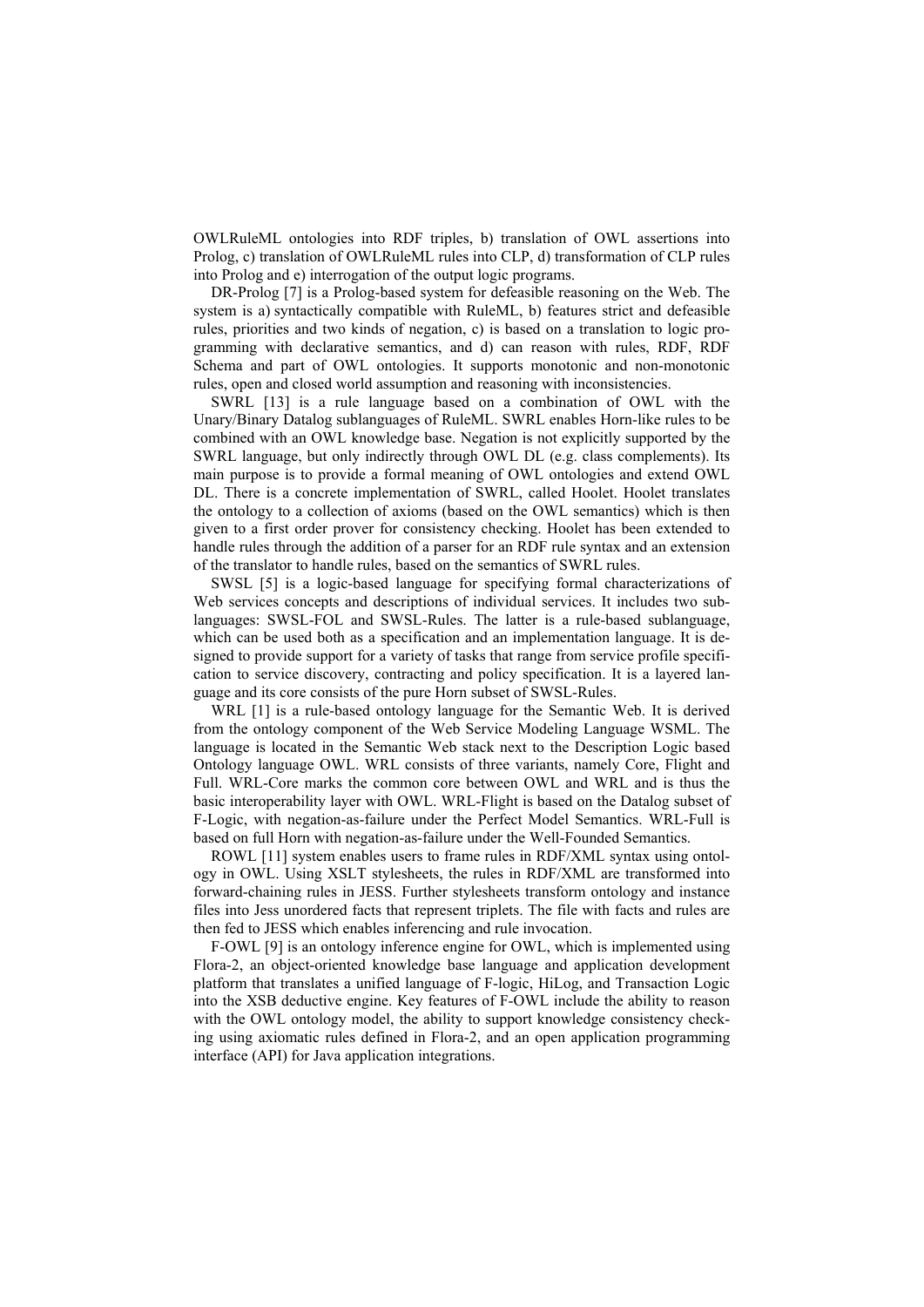# **6. Conclusions and Future Work**

In this paper we have presented O-DEVICE, a deductive object-oriented knowledge base system for reasoning over OWL documents. O-DEVICE imports OWL documents into the CLIPS production rule system by transforming OWL ontologies into an object-oriented schema and OWL instances into objects. In this way, when accessing multiple properties of a single OWL instance, few joins are required. The system also features a powerful deductive rule language which supports inferencing over the transformed OWL descriptions. The transformation scheme of OWL to COOL objects is partly based on the underlying COOL object model and partly on the compilation scheme of the deductive rule language. One of the purposes of the transformation is to infer and materialize in advance as much properties for OWL instances as possible under the rich semantics of OWL constructors. In this way we are able to answer deductive queries at run-time much faster, since all the implied relationships have been pre-computed.

Certain features of the descriptive semantics of OWL are still under development. For example, inverse functional properties are currently not handled at all, whereas they should be handled similarly to key properties, as in databases. Furthermore, when two objects have the same value for an inverse functional property it should be concluded that they stand for the same object. Finally, the existential restriction has not also been implemented.

All these interpretations of OWL constructs are currently being implemented by appropriately extending the *OWL Triple Translator* (Fig. 1) with production rules that assert extra triples, which are further treated by the translator. Notice that asserting new properties to an already imported ontology might call for object and/or class redefinitions, which are efficiently handled by the core triple translator of R-DEVICE [2]. Therefore, the triple translator is non-monotonic, and so is the rule language, since it supports stratified negation as failure and incrementally maintained materialized views. The non-monotonic nature of our transformation algorithms is a key to overcome the closed-world nature of the host system and allows us to emulate OWL's open-world semantics.

In the future we plan to deploy the reasoning system as a Web Service and to implement a Semantic Web Service composition system using OWL-S service descriptions and user-defined service composition rules.

## **Acknowledgments**

This work was partially supported by a PENED program (EPAN M.8.3.1, No. 03ΕΔ73).